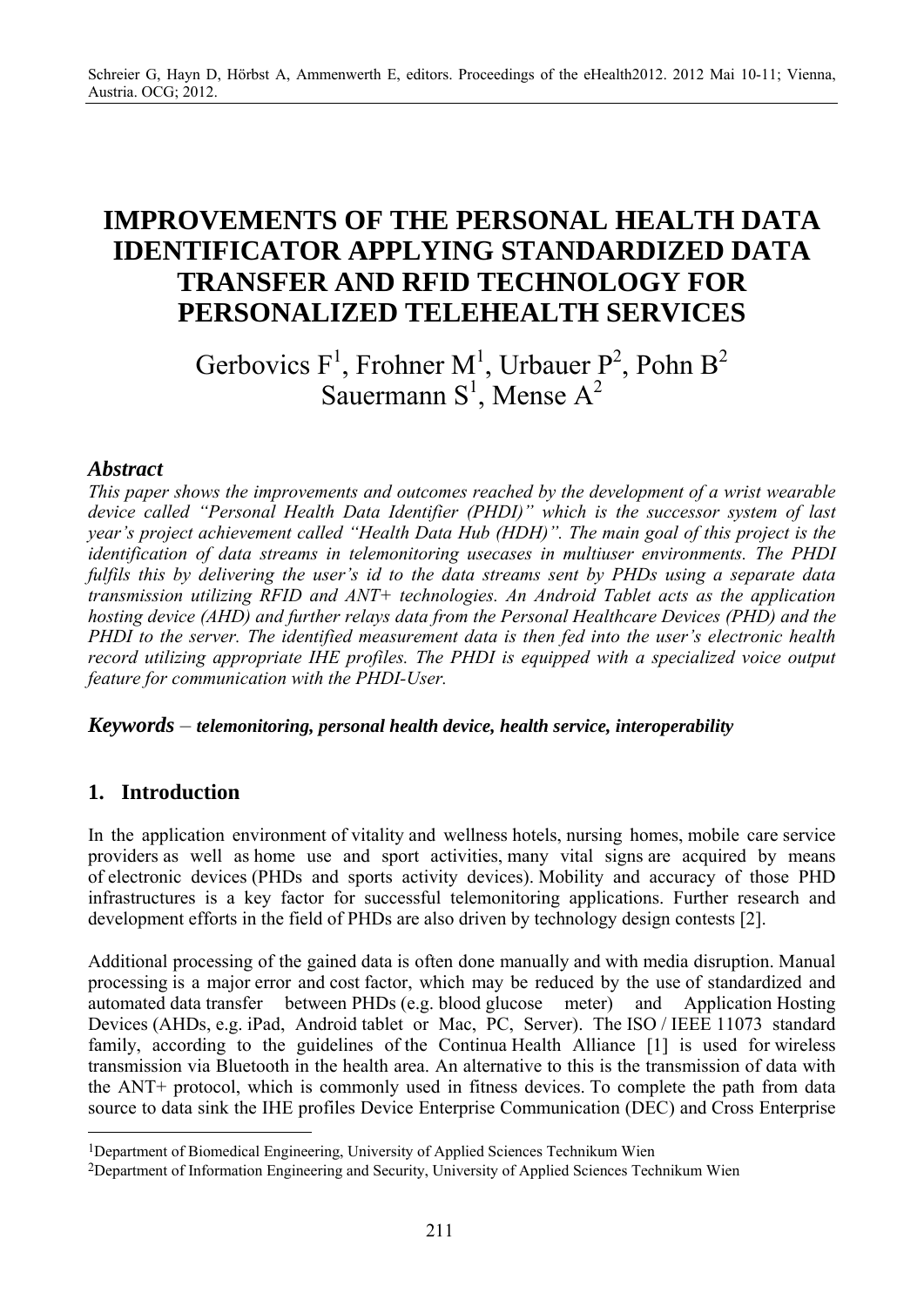Schreier G, Hayn D, Hörbst A, Ammenwerth E, editors. Proceedings of the eHealth2012. 2012 Mai 10-11; Vienna, Austria. OCG; 2012.

Document Sharing (XDS) out of the Patient Care Device Domain (PCD) and IT Infrastructure Domain (ITI) [7] are used to transfer data from PHDs to the server environment. Using a standardized data protocol enables interoperability between devices and systems [3] and eases data transfers.

A serious problem that arises from automated data transfers in a multiuser environment is the assignment of the correct patient-ID to the generated data streams [8] due to a missing user identification possibility on the PHD itself. Therefore the Personal Health Data Identificator (PHDI) has been introduced. The PHDI advanced from the Health Data Hub (HDH) [9] and allows Device/User mapping using RFID identification of a PHD. Beside the PHD and the PHDI a typical setup would include an optional Android Tablet-PC or data server. Last year's achievements showed that it is favorable to develop self-made hardware solutions for patient worn experimental devices to be used within healthcare applications. This is due to limitations of interfaces of existing smartphone devices (e.g. missing ANT-modules), rapidly changing operating systems and complicated graphical user interfaces. The gained experience also showed that self-made developments can be tailored better to the needs of the specific application (like interoperability with multiple PHDs, miniaturization or energy efficiency). The commercially available PHDs however are valuable in that they provide a well defined and reliable function.

The general experience from the previous project is that a very simplistic approach is favorable for data collection, in order to achieve optimal ease of use. A basic feedback of successful measurement is necessary without the need to display values on the PHDI itself because our approach assumes that the measured value is displayed on the PHD. Data protection is not targeted in this approach, although it needs to be addressed in the future.

This funded research project wants to demonstrate the possibilities of standards based interoperability within healthcare-system with the implementation of pilot projects and new developments of software and hardware components.

# **2. Methods**

Our approach for this research project was to build devices which are usable in multiple application fields (e.g. fitness area, telemonitoring of the elderly). In an environment like a spa or a nursing home, where multiple users are monitored on the same set of PHDs it is imminent to distinguish between particular devices of the PHD-infrastructure and also between the users of the devices. This is necessary to link the wirelessly transmitted vital-parameters with their corresponding personal electronic health records correctly, so that users will be able to control and manage their own health information [4]. The further processing of the resulting data e.g. for alarm purposes, is not in focus presently.

The unique identification of personal health devices is achieved by marking these devices with adhesive RFID tags. The RFID tags are associated with a single device within a database. Each individual person participating is equipped with and identified via the newly developed PHDI. Similar to the case of "single-user-PHDs" the PHDIs are also associated with their appropriate users within a database. In case a person in a multiuser environment intends to measure a certain vitalparameter, this person uses the PHDI to scan the RFID tag of the PHD the user is intending to use. The PHDI will then transmit the identification of the PHD to an AHD (which can be an Android Tablet or a Server) using the ANT protocol. After this event, the measurement of the vital parameters can be conducted, following the process steps given by the PHD manufacturer. When the measurement procedure is finished, the PHD will also transmit the gained data to the AHD. The PHDI provides voice feedback for ease of use and user acceptance. By using the previously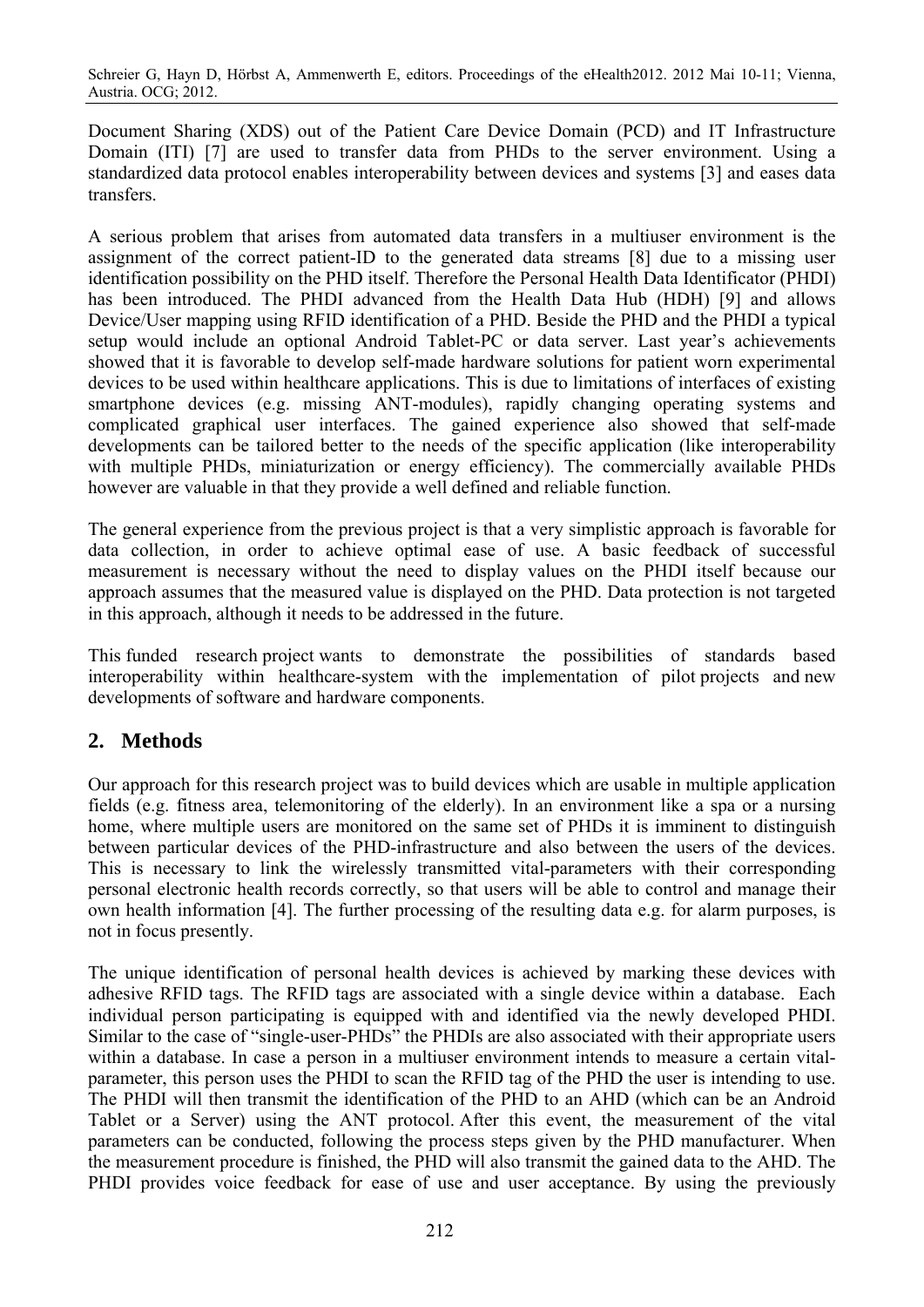Schreier G, Hayn D, Hörbst A, Ammenwerth E, editors. Proceedings of the eHealth2012. 2012 Mai 10-11; Vienna, Austria. OCG; 2012.

transmitted context information of the device ID (from the RFID tag) and user ID (from the PHDI) the AHD is capable of linking and storing the data stream (including device ID) to the corresponding user's health record. Additional features of the PHDI are sensors for linear and angular acceleration measurements that are intended for movement monitoring or user interactions by gestures. These features are currently not used in this work.

The AHD is implemented as an Android application on a tablet PC similar to industry solutions [5]. The essential features of this App are the administration of the PHDI settings (e.g. the setting of time limits for alarms), the visualization of measured vital signs and the forwarding of data to a data repository. By implementing the required parts of the IHE profiles DEC and XDS the system has the capability to be integrated seamlessly into large scale eHealth environments.

#### **3. Results**

The current hardware and software development in the research project Healthy Interoperability includes a new device, the "Personal Health Data Identifier" (PHDI). The PHDI was designed to be worn on the wrist. It is equipped with various sensors such as gyro-, acceleration- and temperaturesensors. For user interaction the PHDI is equipped with several LEDs and a button. A display was deliberately omitted in order to achieve a highly compact design. Feedback from the PHDI to the user is made by voice output which is useful for many different reasons (e.g. reduces misinterpretation of visual messages) [6]. An essential feature of the PHDI is RFID tagging, which is enabled by a built-in RFID module. The identification of PHDs takes place by attached RFID tags.



**Figure 1: Personal Health Data Identifier, Infrastructure Overview**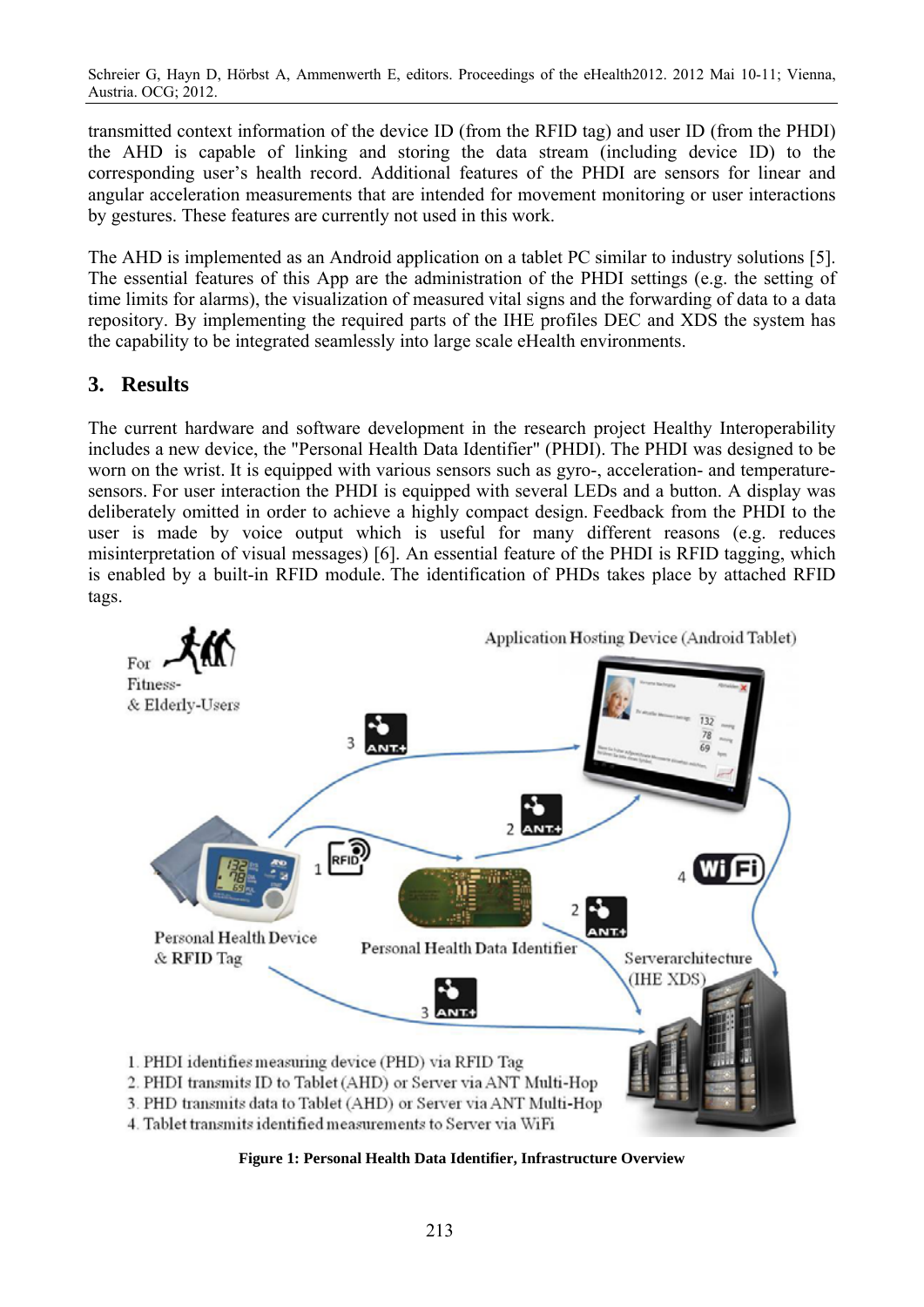When unusual sensor data, from the build-in sensors, is acquired or deviations from the normal daily activity are noticed a voice output at the PHDI is triggered to request the user for an input by pushing the button on the device.

For data administration purposes an Android application is available which was used on Android equipped mobile phones and also tablet-PCs. This application communicates with the PHDI via ANT+ protocol. The functions of this administration-tool comprise simple administration functions for data presentation functions and forwarding and storage of data using appropriate interfaces (IHE DEC/IHE XDS). This kind of device and interaction possibilities with PHDs and the unique identification of persons and devices make it possible to create personalized telehealth services. These results can be used in fitness and also care-giving domains of eHealth and telemonitoring. The automatized and customized services enable the participants of the system to get a clear overview of measured vital parameters.

#### **4. Discussion**

Using the device and software developed in this project makes it possible to automate data transfers of measured vital signs in an environment with multiple users and many PHDs (e.g. "Vital Hotel/spa"). The elimination of media disruption throughout the direct digital transfer of the measured values from PHD to AHD and further on to electronic health records leads to a significant increase in the quality of the measured data. An important objective during the development of the PHDI was the cost-effective solution in compliance with user requirements which was reached sufficiently. This work successfully demonstrated the data collection and identification process from the PHD to the local server integrating RFID technology and the PHDI. The integration into the XDS infrastructure is being finalized and expected to be operational by May 2012. The multi-hop ANT transmission of data directly from the PHD and PHDI to the local server was not tested so far. This will also be completed by May 2012. Upcoming developments are concerned with further optimization steps, such as improved coordination of hardware modules, software algorithms and improved energy efficiency to achieve a longer battery life. Significant difficulties were encountered during sensor data acquisition and interpretation for alarming events. Algorithm development for alarm detection is an ongoing task, since the thresholds for alarm events are to be set individually for each user of the wrist-worn device and therefore powerful algorithms are needed. Regarding the transmission of RFID data from the PHDs utilizing the ANT protocol there is still the need for using an USB-dongle at the AHD, since the availability of Android tablets with built-in ANT-modules is not given presently. The output of the voice messages is working appropriately with minor restrictions, due to currently unknown algorithm issues which sometimes cause delays in the output. Utilizing the implemented IHE profiles on the AHD the empirical knowledge shows that connection losses can occur in seldom cases.

By using the introduced infrastructure (PHDI+AHD+IHE XDS) further personalized telehealth services can be implemented in the future.

# **5. Acknowledgements**

We would like to thank our departments for supporting our development endeavour and the Healthy Interoperability Project Team for their assistance and their preliminary work. This project is supported by the Austrian Research Promotion Agency (FFG) within the "FHPlus in Coin" program and by the City of Vienna Municipal department 27 "EU-Strategy and economic development" following the "Fachhochschulförderrichtlinie" 2005.